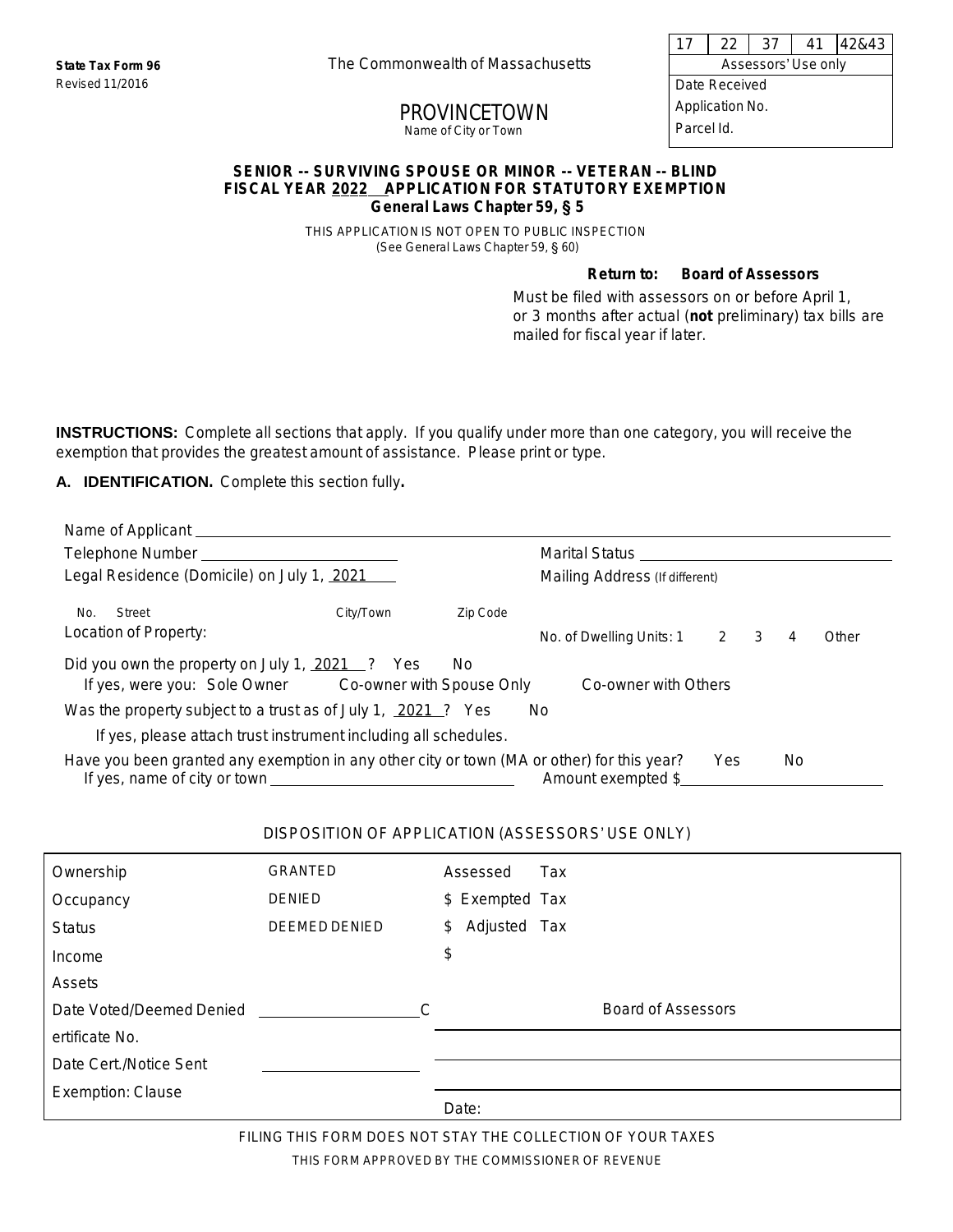### **B. EXEMPTION STATUS.** Check the status that applies to you and complete the questions that follow.

| <b>BLIND PERSON</b>                                                                                                                                                                                                                     |                                                                                                                                                                                                                                                                              |
|-----------------------------------------------------------------------------------------------------------------------------------------------------------------------------------------------------------------------------------------|------------------------------------------------------------------------------------------------------------------------------------------------------------------------------------------------------------------------------------------------------------------------------|
| Were you legally blind as of July 1, 2021 2 ? Yes<br>Are you registered with Mass. Commission for the Blind?<br>If yes, give Certificate Number<br>certificate. If no, attach a letter from your doctor indicating status as of July 1. | No.<br>Yes<br>No.<br>Date Registered<br>Attach copy of<br>IF NO OTHER STATUS APPLIES TO YOU, GO ON TO SECTION E                                                                                                                                                              |
| <b>VETERAN</b>                                                                                                                                                                                                                          |                                                                                                                                                                                                                                                                              |
| <b>VETERAN'S SPOUSE</b><br><b>VETERAN'S/SERVICEMEMBER'S/NATIONAL</b><br><b>GUARD MEMBER'S SURVIVING SPOUSE or</b><br><b>SERVICEMEMBER'S SURVIVING PARENT</b>                                                                            | Was the property the veteran's domicile as of July 1, 2021 ?<br>Yes<br><b>No</b><br>Deceased Veteran's/Servicemember's/National Guard member's<br>If first year of application, attach copy of death certificate.<br>If you are surviving spouse, have you remarried? Yes No |
|                                                                                                                                                                                                                                         |                                                                                                                                                                                                                                                                              |
|                                                                                                                                                                                                                                         | If first year of application, attach copy of discharge papers.                                                                                                                                                                                                               |
|                                                                                                                                                                                                                                         |                                                                                                                                                                                                                                                                              |
| service? Yes<br>No l<br>deceased, the 6<br>years before death (2 years if local option adopted - See Assessors)                                                                                                                         | Did the veteran/servicemember/national guard member live in Massachusetts for at least 6 months before entering the<br>If no, list places and dates where veteran or member lived during the last 6 years or if                                                              |
| Address                                                                                                                                                                                                                                 | Dates                                                                                                                                                                                                                                                                        |

*Continue list on attachment in same format as necessary.*

If yes to any of the next 2 questions and if first year of application, (1) attach documentation from U.S. Dept. of Veterans Affairs, branch of service or doctor and (2) list above places and dates where surviving spouse has lived during the last 6 *years (2 years if local option adopted* – *See Assessors)*

Was the servicemember or national guard member killed or presumed killed in a combat zone? Yes No

Was the servicemember's or national guard member's death a proximate result of a combat injury or disease? Yes No

*If yes to any of the next 3 questionsand*

If first year of application, attach Certificate of Disability from U.S. Dept. of Veterans Affairs or branch of service.

*If exemptiongranted previously, attach certificateonly if disability rating is 100% or has changed.*

Does the veteran have a service-connected disability? Yes

No Has the veteran acquired "specially adapted housing?" Yes

No Is the veteran a paraplegic? Yes No

IF NO OTHER STATUS APPLIES TO YOU, GO ON TO SECTION E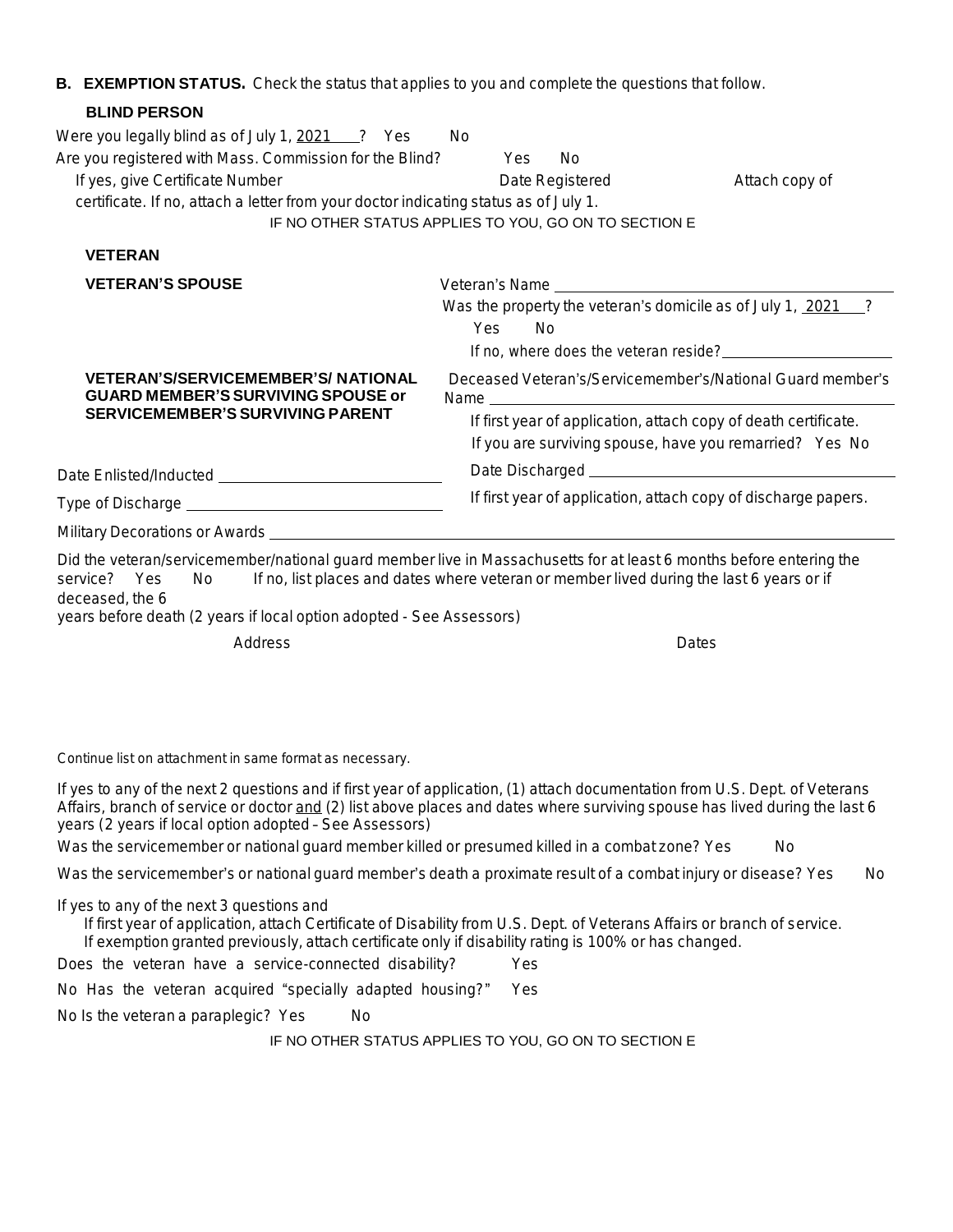| <b>SURVIVING SPOUSE</b>                                                                                                                                                                                                             | Deceased Spouse's Name                                                                                                     |
|-------------------------------------------------------------------------------------------------------------------------------------------------------------------------------------------------------------------------------------|----------------------------------------------------------------------------------------------------------------------------|
|                                                                                                                                                                                                                                     | Date of Death                                                                                                              |
|                                                                                                                                                                                                                                     | Have you remarried?<br>Yes<br>No<br>If yes, date of remarriage _                                                           |
| <b>MINOR WITH PARENT DECEASED</b>                                                                                                                                                                                                   | Deceased Parent's Name                                                                                                     |
|                                                                                                                                                                                                                                     | Date of Death                                                                                                              |
| If first year of application, attach a copy of death certificate.                                                                                                                                                                   |                                                                                                                            |
|                                                                                                                                                                                                                                     | Are you a surviving spouse or a minor child of a firefighter or a police officer killed in the line of duty?<br>Yes<br>No. |
|                                                                                                                                                                                                                                     | IF NO, AND NO OTHER STATUS APPLIES TO YOU, GO ON TO SECTION E                                                              |
| If yes, and this is the first year of application, provide circumstances of death.                                                                                                                                                  |                                                                                                                            |
|                                                                                                                                                                                                                                     |                                                                                                                            |
|                                                                                                                                                                                                                                     | <b>GO ON TO SECTION E</b>                                                                                                  |
|                                                                                                                                                                                                                                     | <b>SENIOR 70 OR OLDER (65 or older by local option- See Assessors)</b> Date of Birth                                       |
|                                                                                                                                                                                                                                     | If first year of application, attach copy of birth certificate.                                                            |
|                                                                                                                                                                                                                                     | <b>No</b><br>Yes                                                                                                           |
| Have you owned and occupied the property as your domicile for at least 10 years?<br>(6 years if local option under Clause 41C1/2 adopted - See Assessors)<br>(6 years if local option under Clause 41C1/2 adopted - See Assessors.) | If no, list the other properties you owned and/or occupied during the past 10 years                                        |

*Continue list on attachment in same format as necessary.*

GO ON TO SECTION C

**C. GROSS RECEIPTS FROM ALL SOURCES IN PRECEDING CALENDAR YEAR.** Complete this section if you are a senior. Copies of your 2020 federal and state tax income returns, and other documentation, may be requested to verify your income.

|                                                                                       | Applicant &<br>Spouse | Co-owner(s) &<br>Spouse(s) |
|---------------------------------------------------------------------------------------|-----------------------|----------------------------|
| Retirement Benefits (Social Security, Railroad, Federal, MA & Political Subdivisions) |                       |                            |
|                                                                                       |                       |                            |
| Wages, Salaries and other Compensation                                                |                       |                            |
|                                                                                       |                       |                            |
|                                                                                       |                       |                            |
|                                                                                       |                       |                            |
|                                                                                       |                       |                            |
| <b>GO ON TO SECTION D</b>                                                             |                       |                            |
|                                                                                       |                       |                            |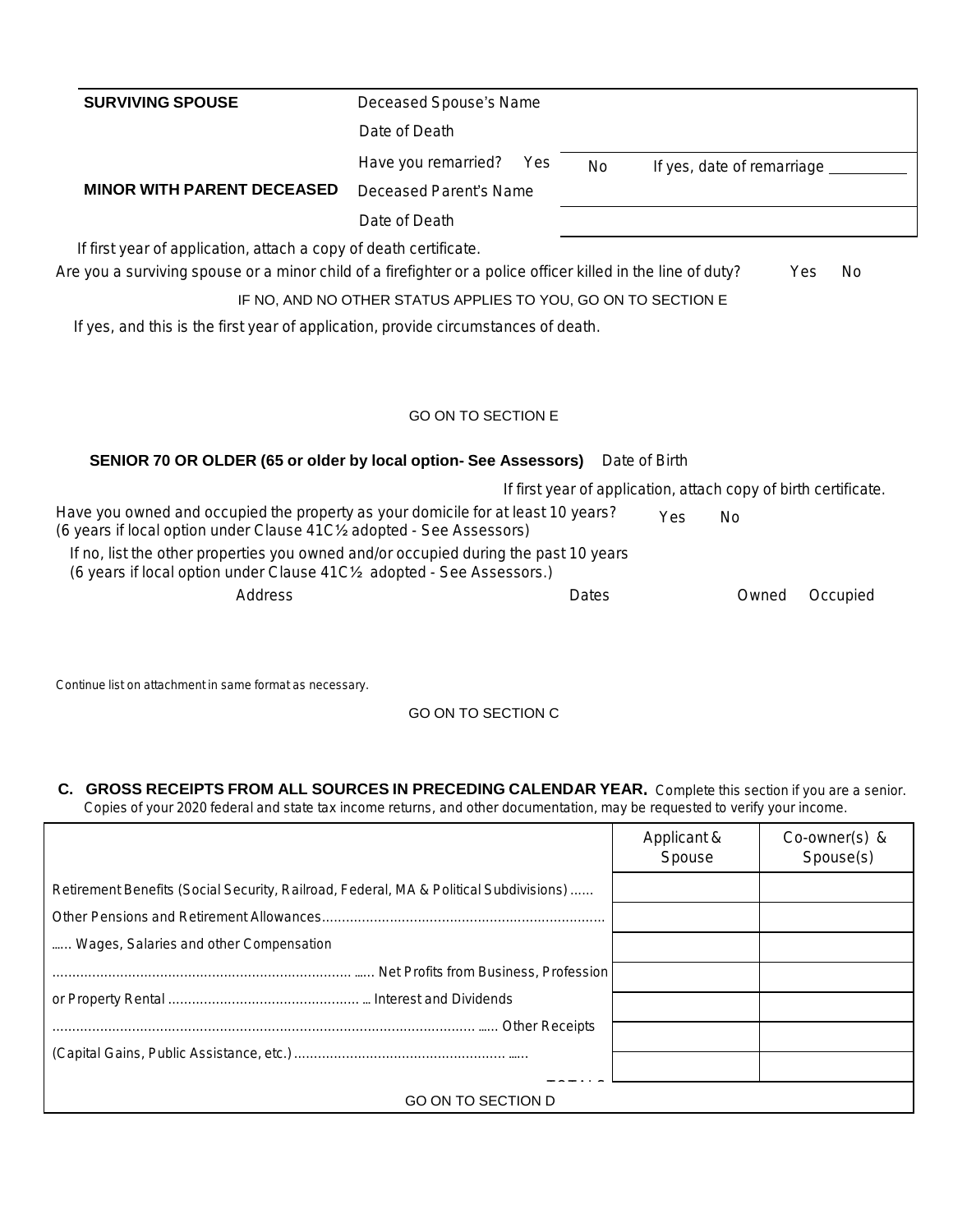**D. VALUE OF ALL PROPERTY OWNED ON JULY 1 THIS YEAR.** Complete this section if you are a (1) surviving spouse, (2) minor child of a deceased parent, or (3) senior. Documentation may be requested to verify your assets.

| <b>Real Estate</b>     | Assessed Valuation                                     | Amount Due on Mortgage | Value |
|------------------------|--------------------------------------------------------|------------------------|-------|
| Domicile               |                                                        |                        |       |
| Other                  |                                                        |                        |       |
| <b>Personal Estate</b> | Bank Accounts: Name & Address of Bank                  |                        |       |
|                        |                                                        |                        |       |
|                        | Stocks, Bonds, Securities, etc.: Description & Amount  |                        |       |
|                        | Motor Vehicles & Trailers: Year, Make & Model          |                        |       |
|                        | Other Non-exempt Personal Property: Kind & Description |                        |       |
|                        | GO ON TO SECTION E                                     | <b>TOTAL</b>           |       |

## **E. SIGNATURE.** Sign here to complete the application**.**

This application has been prepared or examined by me. Under the pains and penalties of perjury, I declare that to the best of my knowledge and belief, this return and all accompanying documents and statements are true, correct and complete.

Signature **Date of the Contract of Contract Contract of Contract Oriental Contract Oriental Contract Oriental** 

If signed by agent, attach copy of written authorization to sign on behalf of taxpayer.